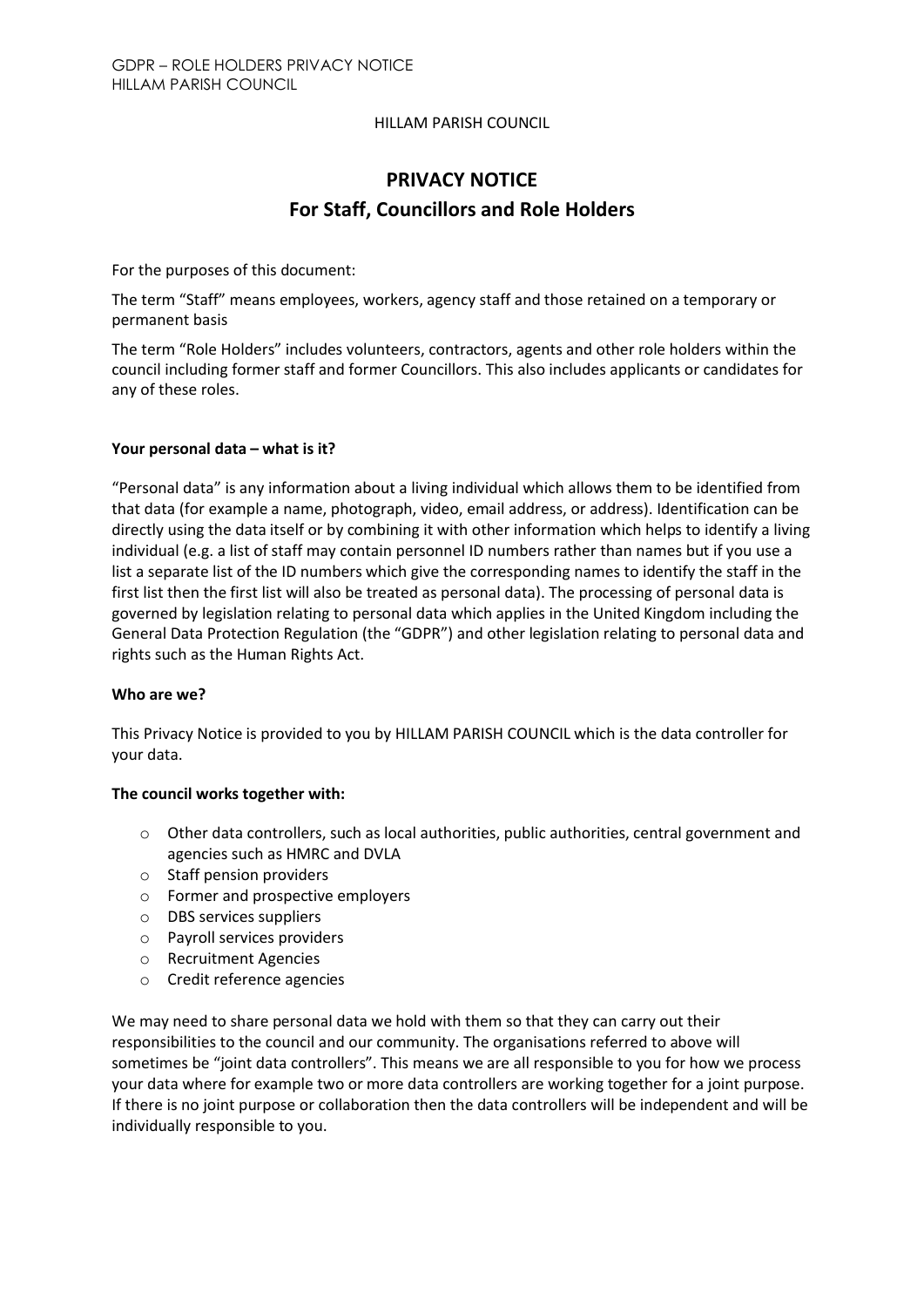# The council will comply with data protection law. This says that the personal data we hold about you must be:

- o Used lawfully, fairly and in a transparent way.
- $\circ$  Collected only for valid purposes that we have clearly explained to you and not used in any way that is incompatible with those purposes.
- o Relevant to the purposes we have told you about and limited only to those purposes.
- o Accurate and kept up to date.
- o Kept only as long as necessary for the purposes we have told you about.
- $\circ$  Kept and destroyed securely including ensuring that appropriate technical and security measures are in place to protect your personal data to protect personal data from loss, misuse, unauthorised access and disclosure.

### What data do we process?

- o Names, titles, and aliases, photographs.
- o Start date / leaving date
- o Contact details such as telephone numbers, addresses, and email addresses.
- $\circ$  Where they are relevant to our legal obligations, or where you provide them to us, we may process information such as gender, age, date of birth, marital status, nationality, education/work history, academic/professional qualifications, employment details, hobbies, family composition, and dependants.
- $\circ$  Non-financial identifiers such as passport numbers, driving licence numbers, vehicle registration numbers, taxpayer identification numbers, staff identification numbers, tax reference codes, and national insurance numbers.
- o Financial identifiers such as bank account numbers, payment card numbers, payment/transaction identifiers, policy numbers, and claim numbers.
- o Financial information such as National Insurance number, pay and pay records, tax code, tax and benefits contributions, expenses claimed.
- o Other operational personal data created, obtained, or otherwise processed in the course of carrying out our activities, including but not limited to, CCTV footage, recordings of telephone conversations, IP addresses and website visit histories, logs of visitors, and logs of accidents, injuries and insurance claims.
- o Next of kin and emergency contact information
- o Recruitment information (including copies of right to work documentation, references and other information included in a CV or cover letter or as part of the application process and referral source (e.g. agency, staff referral))
- o Location of employment or workplace.
- o Other staff data (not covered above) including; level, performance management information, languages and proficiency; licences/certificates, immigration status; employment status; information for disciplinary and grievance proceedings; and personal biographies.
- o CCTV footage and other information obtained through electronic means such as swipecard records.
- $\circ$  Information about your use of our information and communications systems.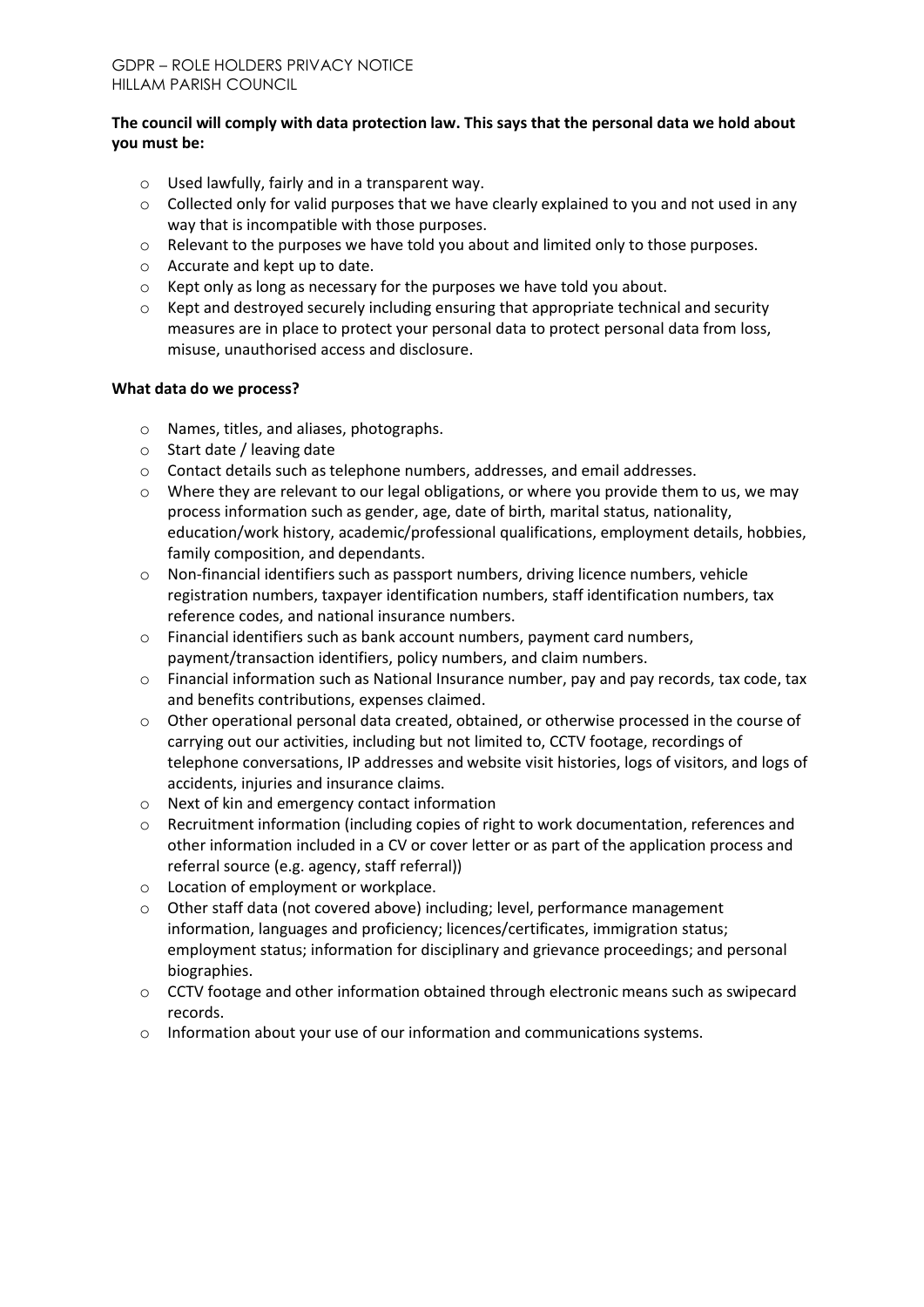### We use your personal data for some or all of the following purposes:

Please note: We need all the categories of personal data in the list above primarily to allow us to perform our contract with you and to enable us to comply with legal obligations.

- o Making a decision about your recruitment or appointment.
- o Determining the terms on which you work for us.
- o Checking you are legally entitled to work in the UK.
- $\circ$  Paying you and, if you are an employee, deducting tax and National Insurance contributions.
- o Providing any contractual benefits to you
- o Liaising with your pension provider.
- o Administering the contract we have entered into with you.
- o Management and planning, including accounting and auditing.
- $\circ$  Conducting performance reviews, managing performance and determining performance requirements.
- o Making decisions about salary reviews and compensation.
- o Assessing qualifications for a particular job or task, including decisions about promotions.
- o Conducting grievance or disciplinary proceedings.
- o Making decisions about your continued employment or engagement.
- o Making arrangements for the termination of our working relationship.
- o Education, training and development requirements.
- o Dealing with legal disputes involving you, including accidents at work.
- o Ascertaining your fitness to work.
- o Managing sickness absence.
- o Complying with health and safety obligations.
- o To prevent fraud.
- o To monitor your use of our information and communication systems to ensure compliance with our IT policies.
- o To ensure network and information security, including preventing unauthorised access to our computer and electronic communications systems and preventing malicious software distribution.
- $\circ$  To conduct data analytics studies to review and better understand employee retention and attrition rates.
- o Equal opportunities monitoring.
- $\circ$  To undertake activity consistent with our statutory functions and powers including any delegated functions.
- o To maintain our own accounts and records;
- o To seek your views or comments;
- o To process a job application;
- o To administer councillors' interests
- o To provide a reference.

Our processing may also include the use of CCTV systems for monitoring purposes.

Some of the above grounds for processing will overlap and there may be several grounds which justify our use of your personal data.

We will only use your personal data when the law allows us to. Most commonly, we will use your personal data in the following circumstances:

- o Where we need to perform the contract we have entered into with you.
- o Where we need to comply with a legal obligation.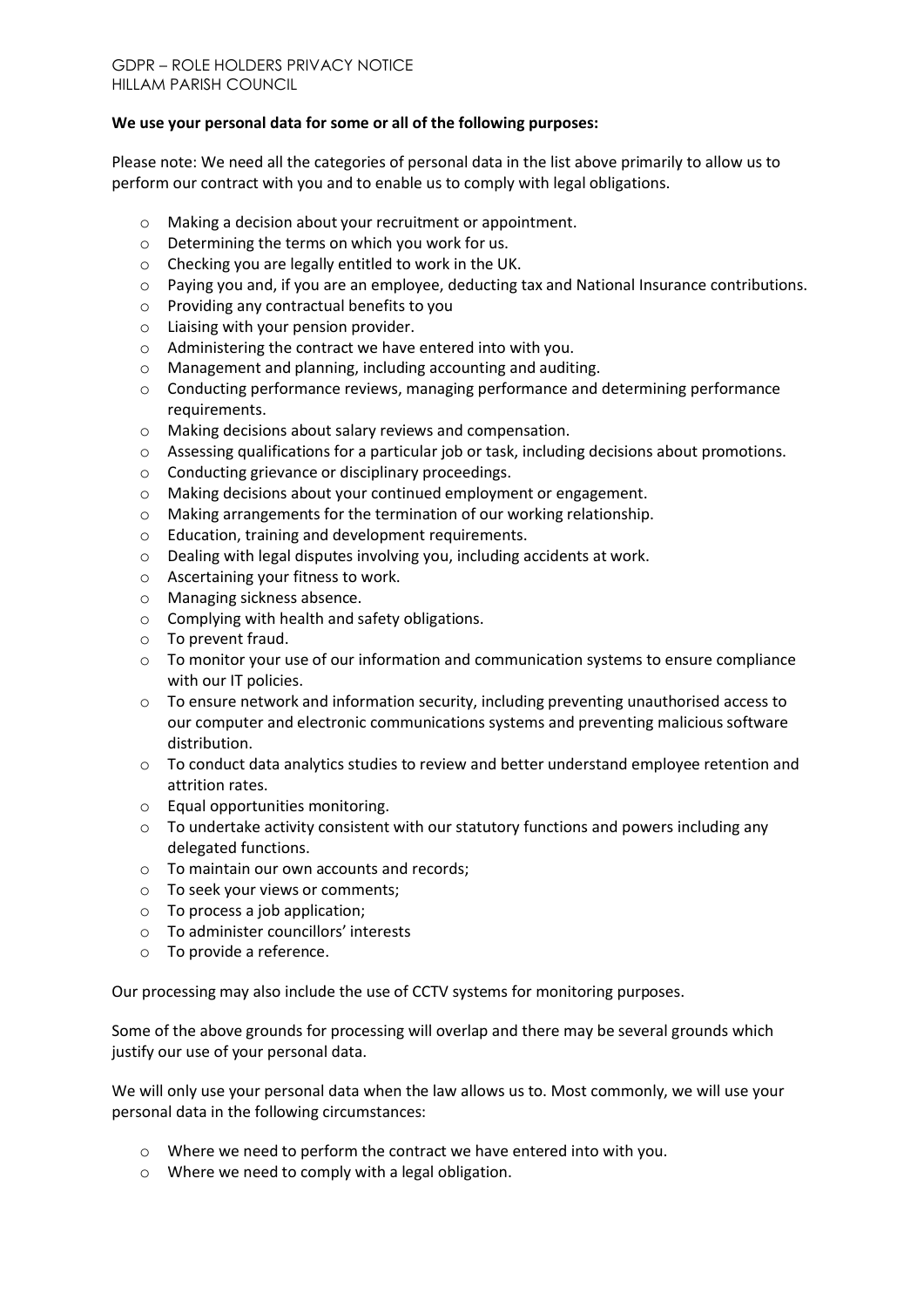We may also use your personal data in the following situations, which are likely to be rare:

- o Where we need to protect your interests (or someone else's interests).
- o Where it is needed in the public interest [or for official purposes].

### How we use sensitive personal data

- o We may process sensitive personal data relating to staff, councillors and role holders including, as appropriate:
	- information about your physical or mental health or condition in order to monitor sick leave and take decisions on your fitness for work;
	- your racial or ethnic origin or religious or similar information in order to monitor compliance with equal opportunities legislation;
	- in order to comply with legal requirements and obligations to third parties.
- o These types of data are described in the GDPR as "Special categories of data" and require higher levels of protection. We need to have further justification for collecting, storing and using this type of personal data.
- $\circ$  We may process special categories of personal data in the following circumstances:
	- In limited circumstances, with your explicit written consent.
	- Where we need to carry out our legal obligations.
	- Where it is needed in the public interest, such as for equal opportunities monitoring or in relation to our pension scheme.
	- Where it is needed to assess your working capacity on health grounds, subject to appropriate confidentiality safeguards.
- o Less commonly, we may process this type of personal data where it is needed in relation to legal claims or where it is needed to protect your interests (or someone else's interests) and you are not capable of giving your consent, or where you have already made the information public.

### Do we need your consent to process your sensitive personal data?

- o We do not need your consent if we use your sensitive personal data in accordance with our rights and obligations in the field of employment and social security law.
- o In limited circumstances, we may approach you for your written consent to allow us to process certain sensitive personal data. If we do so, we will provide you with full details of the personal data that we would like and the reason we need it, so that you can carefully consider whether you wish to consent.
- $\circ$  You should be aware that it is not a condition of your contract with us that you agree to any request for consent from us.

### Information about criminal convictions

o We may only use personal data relating to criminal convictions where the law allows us to do so. This will usually be where such processing is necessary to carry out our obligations and provided we do so in line with our data protection policy.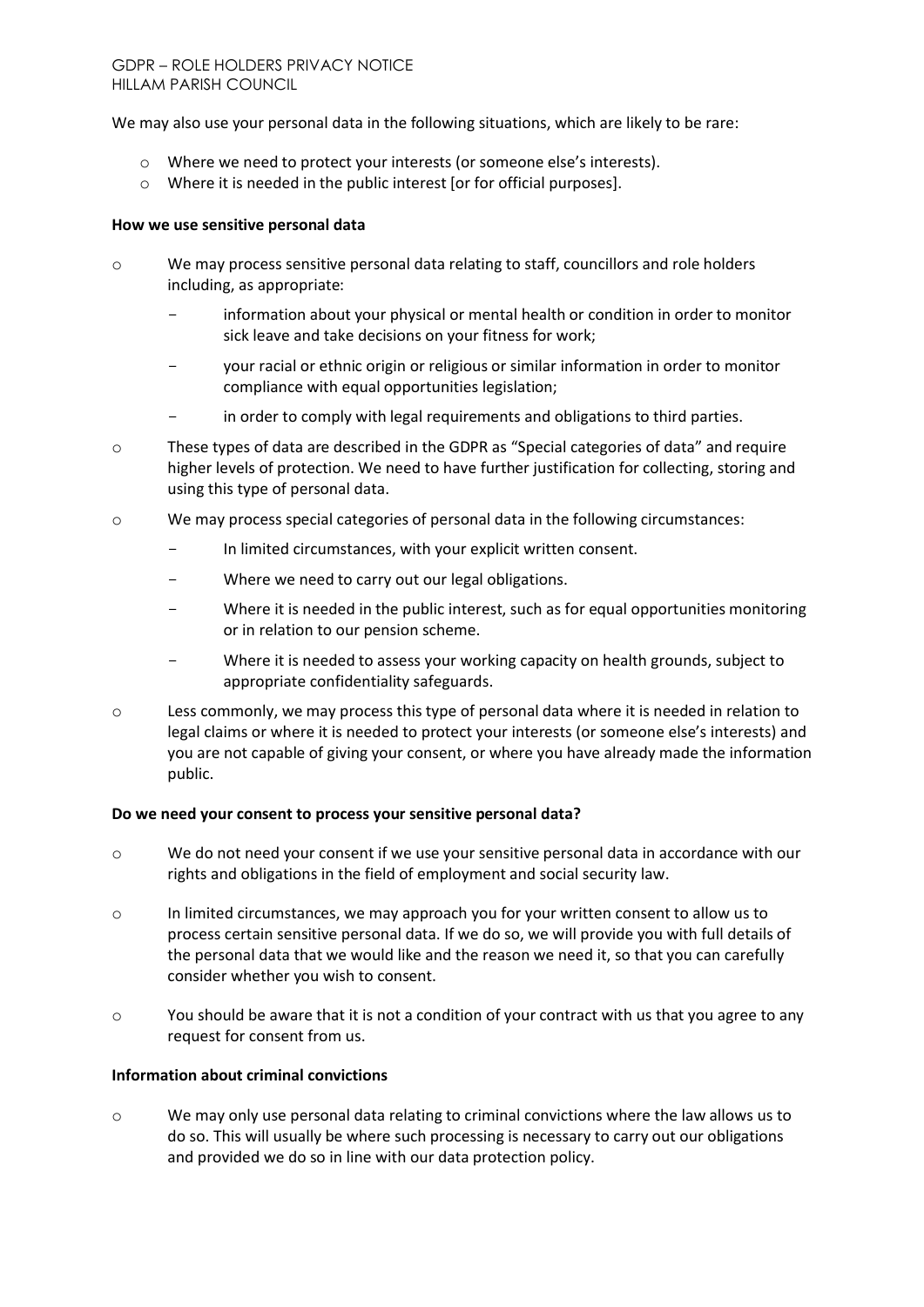- o Less commonly, we may use personal data relating to criminal convictions where it is necessary in relation to legal claims, where it is necessary to protect your interests (or someone else's interests) and you are not capable of giving your consent, or where you have already made the information public.
- o We will only collect personal data about criminal convictions if it is appropriate given the nature of the role and where we are legally able to do so.

### What is the legal basis for processing your personal data?

Some of our processing is necessary for compliance with a legal obligation.

We may also process data if it is necessary for the performance of a contract with you, or to take steps to enter into a contract.

We will also process your data in order to assist you in fulfilling your role in the council including administrative support or if processing is necessary for compliance with a legal obligation.

### Sharing your personal data

Your personal data will only be shared with third parties including other data controllers where it is necessary for the performance of the data controllers' tasks or where you first give us your prior consent. It is likely that we will need to share your data with

- o Our agents, suppliers and contractors. For example, we may ask a commercial provider to manage our HR/ payroll functions , or to maintain our database software;
- o Other persons or organisations operating within local community.
- o Other data controllers, such as local authorities, public authorities, central government and agencies such as HMRC and DVLA
- o Staff pension providers
- o Former and prospective employers
- o DBS services suppliers
- o Payroll services providers
- o Recruitment Agencies
- o Credit reference agencies
- o Professional advisors
- o Trade unions or employee representatives

#### How long do we keep your personal data?

We will keep some records permanently if we are legally required to do so. We may keep some other records for an extended period of time. For example, it is currently best practice to keep financial records for a minimum period of 8 years to support HMRC audits or provide tax information. We may have legal obligations to retain some data in connection with our statutory obligations as a public authority. The council is permitted to retain data in order to defend or pursue claims. In some cases the law imposes a time limit for such claims (for example 3 years for personal injury claims or 6 years for contract claims). We will retain some personal data for this purpose as long as we believe it is necessary to be able to defend or pursue a claim. In general, we will endeavour to keep data only for as long as we need it. This means that we will delete it when it is no longer needed.

#### Your responsibilities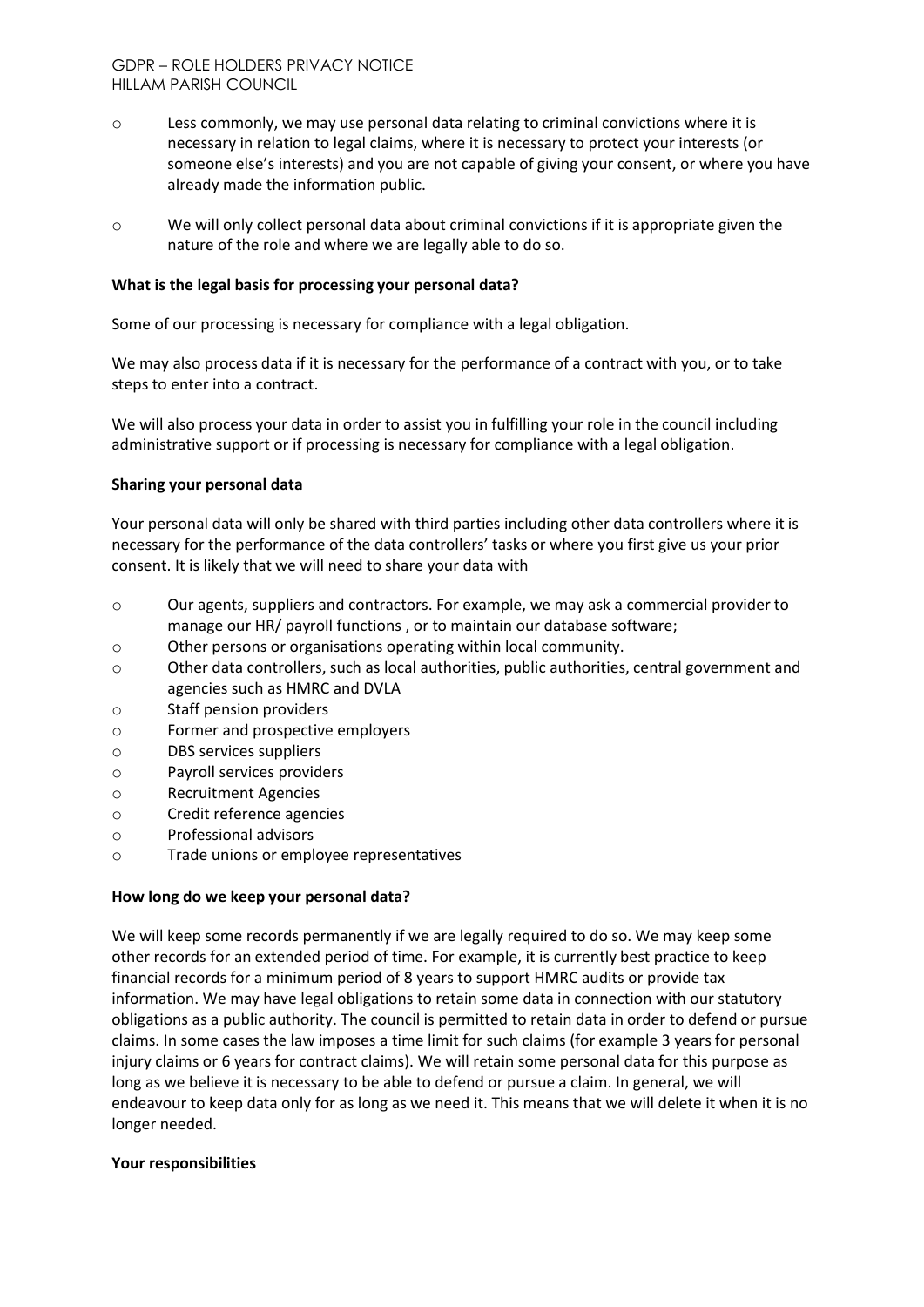It is important that the personal data we hold about you is accurate and current. Please keep us informed if your personal data changes during your working relationship with us.

# Your rights in connection with personal data

You have the following rights with respect to your personal data: -

When exercising any of the rights listed below, in order to process your request, we may need to verify your identity for your security. In such cases we will need you to respond with proof of your identity before you can exercise these rights.

# *1. The right to access personal data we hold on you*

- $\circ$  At any point you can contact us to request the personal data we hold on you as well as why we have that personal data, who has access to the personal data and where we obtained the personal data from. Once we have received your request we will respond within one month.
- o There are no fees or charges for the first request but additional requests for the same personal data may be subject to an administrative fee.

# *2. The right to correct and update the personal data we hold on you*

o If the data we hold on you is out of date, incomplete or incorrect, you can inform us and your data will be updated.

# *3. The right to have your personal data erased*

- $\circ$  If you feel that we should no longer be using your personal data or that we are unlawfully using your personal data, you can request that we erase the personal data we hold.
- o When we receive your request we will confirm whether the personal data has been deleted or the reason why it cannot be deleted (for example because we need it for to comply with a legal obligation).

# *4. The right to object to processing of your personal data or to restrict it to certain purposes only*

o You have the right to request that we stop processing your personal data or ask us to restrict processing. Upon receiving the request we will contact you and let you know if we are able to comply or if we have a legal obligation to continue to process your data.

# *5. The right to data portability*

o You have the right to request that we transfer some of your data to another controller. We will comply with your request, where it is feasible to do so, within one month of receiving your request.

# *6. The right to withdraw your consent to the processing at any time for any processing of data to which consent was obtained*

 $\circ$  You can withdraw your consent easily by telephone, email, or by post (see Contact Details below).

# *7. The right to lodge a complaint with the Information Commissioner's Office.*

o You can contact the Information Commissioners Office on 0303 123 1113 or via email https://ico.org.uk/global/contact-us/email/ or at the Information Commissioner's Office, Wycliffe House, Water Lane, Wilmslow, Cheshire SK9 5AF.